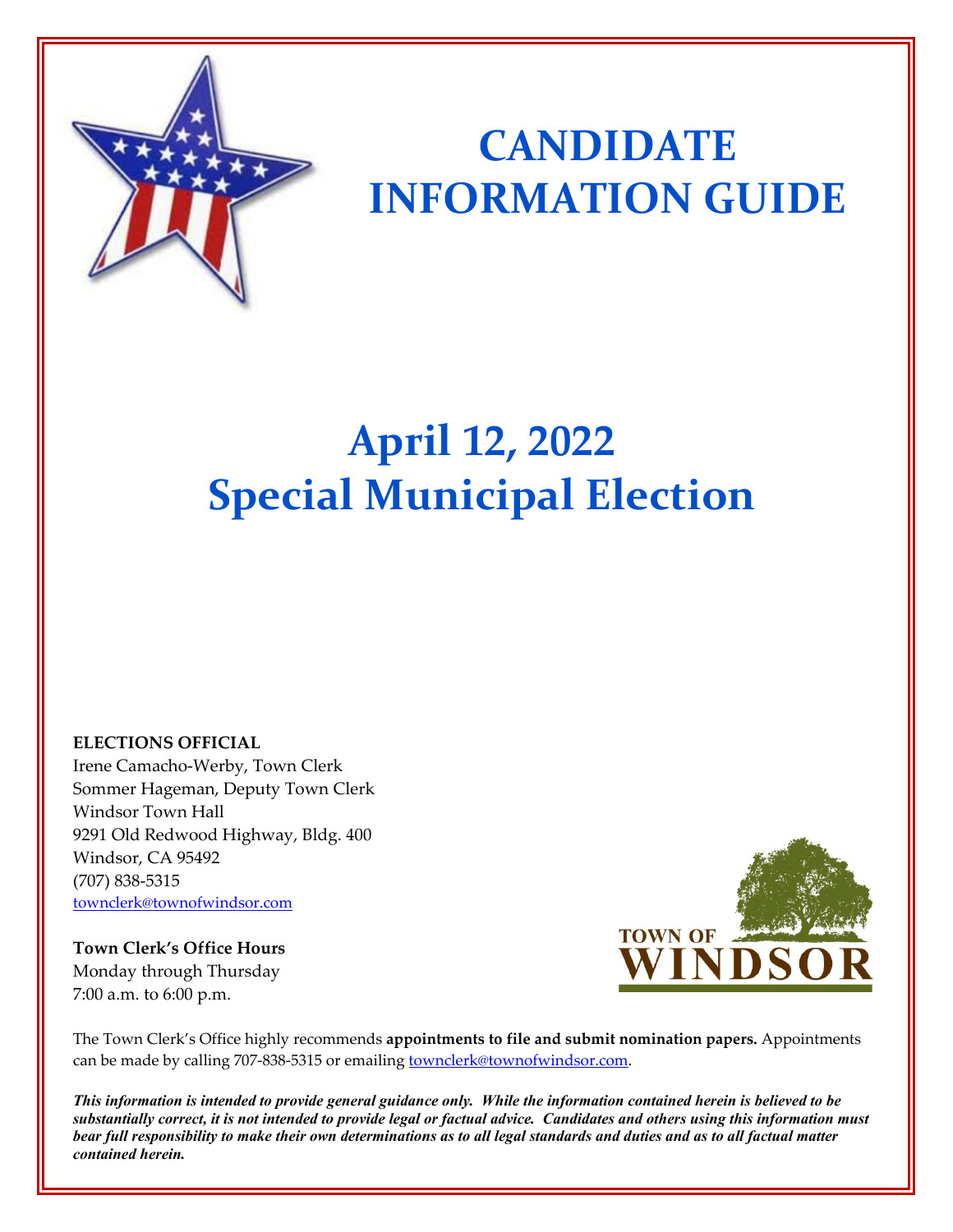# TABLE OF CONTENTS

| STATEMENT OF ORGANIZATION/RECIPIENT COMMITTEE (FORM 410) 13     |  |
|-----------------------------------------------------------------|--|
|                                                                 |  |
| OFFICEHOLDER AND CANDIDATE CAMPAIGN STATEMENT - SHORT FORM      |  |
|                                                                 |  |
|                                                                 |  |
|                                                                 |  |
| STATE CAMPAIGN CONTRIBUTION LIMIT EFFECTIVE JANUARY 1, 2021  15 |  |
|                                                                 |  |
|                                                                 |  |
|                                                                 |  |
|                                                                 |  |
|                                                                 |  |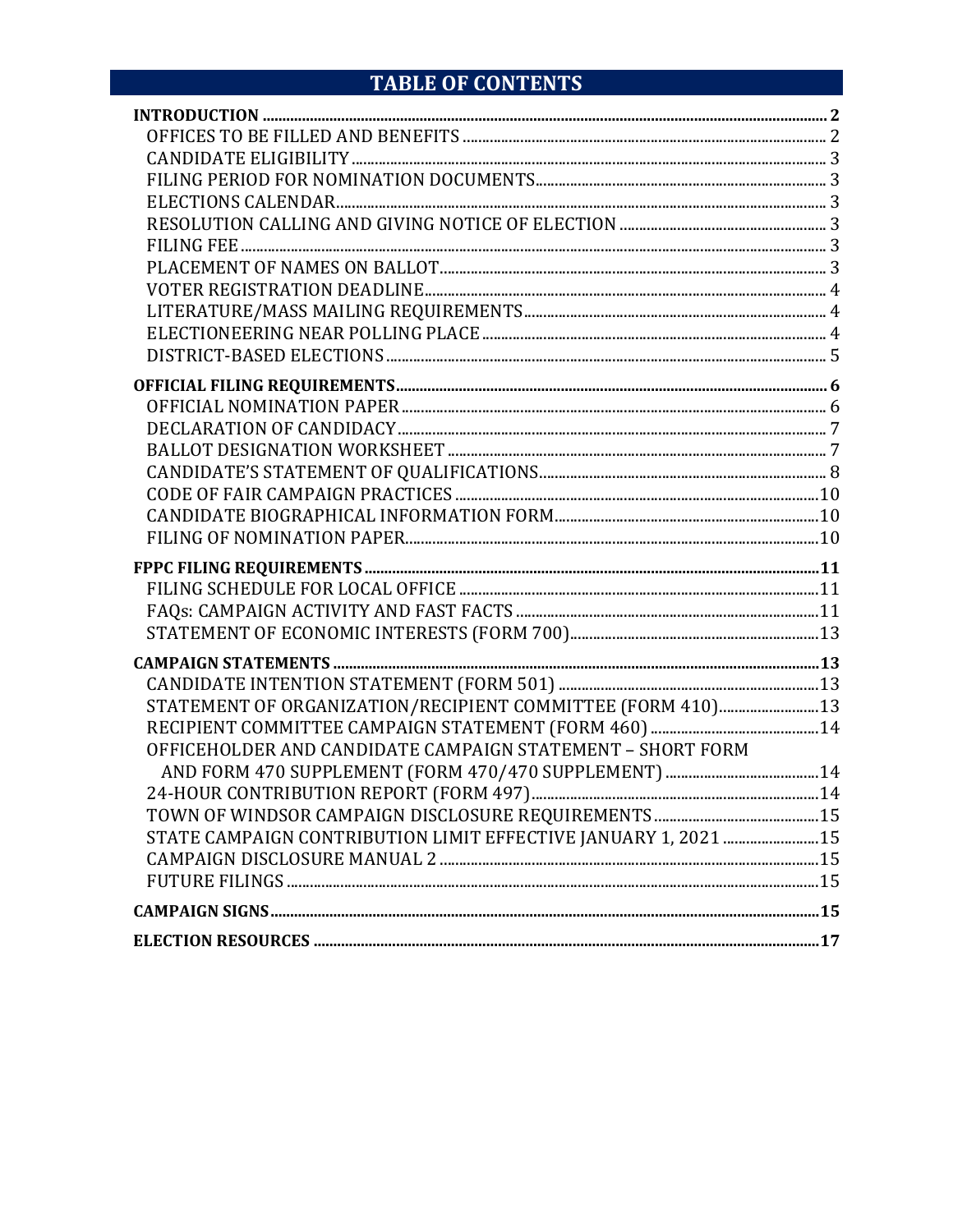## **INTRODUCTION**

*The following is a summary of election information. It is not a substitute for the provisions of state and local law which it summarizes. An attempt has been made to make this summary accurate, but if there are any differences between this summary and the applicable provisions of state law, the Elections Code, the Windsor Municipal Code or duly adopted Town Resolutions, the state and local law will prevail.* 

This Candidate Handbook and Resource Guide is intended to provide general information about the nomination and election of candidates. The Town Clerk is precluded by law from providing legal advice; any legal questions should be directed to private legal counsel.

**Town Clerk's Office Contact Information:** (707) 838-5315 • [townclerk@townofwindsor.com](mailto:townclerk@townofwindsor.com) • Town Hall, 9291 Old Redwood Highway, Building 400, Windsor, CA 95492

| <b>Town Councilmember</b>              | <b>Term Expires</b> |
|----------------------------------------|---------------------|
| Sam Salmon, Mayor                      | December 2022       |
| Esther Lemus, Vice Mayor               | December 2022       |
| Debora Fudge, Councilmember District 3 | December 2024       |
| Rosa Reynoza, Councilmember            | December 2022       |
| Vacant                                 | December 2022       |

**Meeting Dates:** First and third Wednesdays of each month, as well as other special meetings, as scheduled. Councilmembers also sit on various Boards and Commissions throughout Sonoma County and the Bay Area region, on behalf of the Town of Windsor.

#### **OFFICES TO BE FILLED AND BENEFITS**

**Election Date:** Tuesday, April 12, 2022

**Nomination Filing Period:** Monday, December 20, 2021 through Friday, January 14, 2022

| <b>OFFICE</b>               | NO. TO BE<br><b>ELECTED</b> | <b>TERM OF OFFICE</b>                    | QUALIFICATIONS                   |
|-----------------------------|-----------------------------|------------------------------------------|----------------------------------|
| Councilmember, Town Council |                             | Remaining Term Expiring<br>December 2022 | Registered Voter within the Town |

Note that this special election is to fill the vacancy created when former Vice Mayor Sam Salmon was appointed to the At-large Mayor Town Council seat, therefore, there are no incumbents currently holding those offices. As such, there will be no extension of the nomination period pursuant to Elections Code 10225.

#### **BENEFITS**

Councilmembers receive a monthly stipend of \$300 (\$138 per pay period). In addition to the stipend, each Councilmember receives \$85 per meeting, out of which \$10 is taken and put in a benevolent fund that is administered by the Administrative Services Director. Councilmembers pool the money from the benevolent fund and use it for such things as Employee of the Quarter, nonprofit donations to the community, etc. Councilmembers are also eligible for enrollment in Town health insurance plans.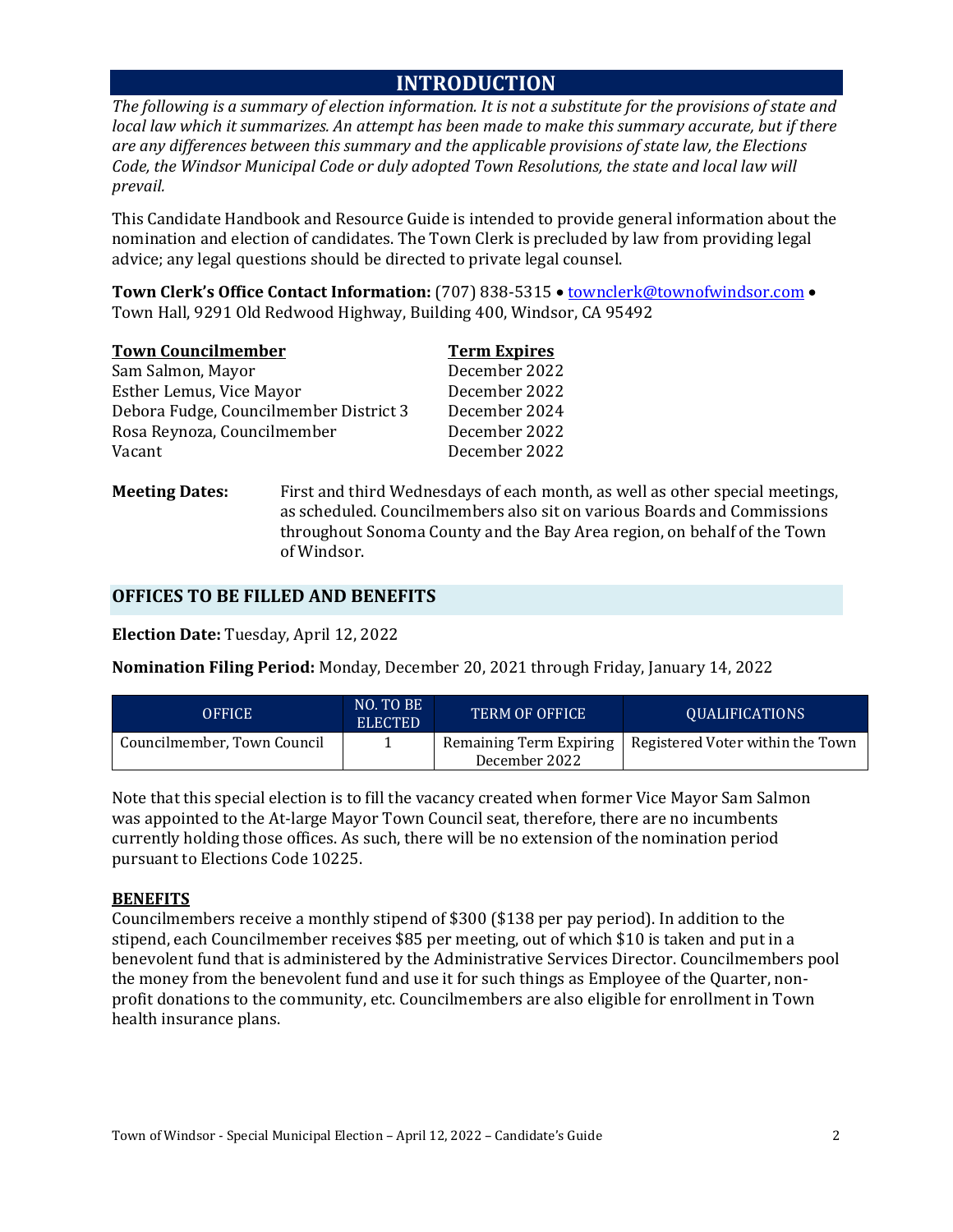## **CANDIDATE ELIGIBILITY**

In order to be eligible to hold office as a Town Councilmember, a candidate must be a U.S. citizen, 18 years of age or older on or before Election Day and a registered voter of the Town of Windsor are issued for their candidacy and shall continue to reside in the Town of Windsor during the term of office. (Government Code § 34882, 34904, 36502)

A person is disqualified from holding any office upon conviction of designated crimes as specified in the California Constitution and laws of California (Government Code § 1021). Additionally, no person may file nomination papers for more than one office at the same election (CA Elections Code §8003b, 10220.5).

If you meet these requirements but are not a registered voter of the Town, the Town Clerk can register you at the time you request nomination documents.

#### **FILING PERIOD FOR NOMINATION DOCUMENTS**

*Section 10220 – Elections Code*

**Monday, December 20, 2021,** at 7:00 a.m. will be the first date and time that nomination documents will be available by appointment only at the Town Clerk's Office, Windsor Civic Center, Building 400, 9291 Old Redwood Highway, Windsor, California.

**Friday, January 14, 2022,** at 5:00 p.m. will be the final date and time for filing any nomination documents. Appointments must be made.

**NOTE:** Please make an **appointment** to file nomination papers. To schedule an appointment, please email [townclerk@townofwindsor.com](mailto:townclerk@townofwindsor.com) or call (707) 838-5315. Please note that a face covering is required when entering Town offices.

#### **ELECTIONS CALENDAR**

The Elections Calendar provided in **Tab #1** includes important dates and deadlines for the nomination process.

## **RESOLUTION CALLING AND GIVING NOTICE OF ELECTION**

The Town Council adopted Resolution No. 3690-21 on August 4, 2021, calling and giving notice of a Special Municipal Election to be held on April 12, 2022. View the adopted resolution under **Tab #2**.

#### **FILING FEE**

*Section 10228 – Elections Code*

The Town of Windsor does **not** collect a filing fee. However, candidates are required to pay the printing and translation (if desired) costs of the Candidate's Statement. (See page 10 of this Guide for additional information regarding costs.)

#### **PLACEMENT OF NAMES ON BALLOT**

*Section 13112 – Elections Code*

The Secretary of State will conduct a random drawing of letters of the alphabet following the close of the nomination period. Candidates' names will be placed on the ballot by their surnames in the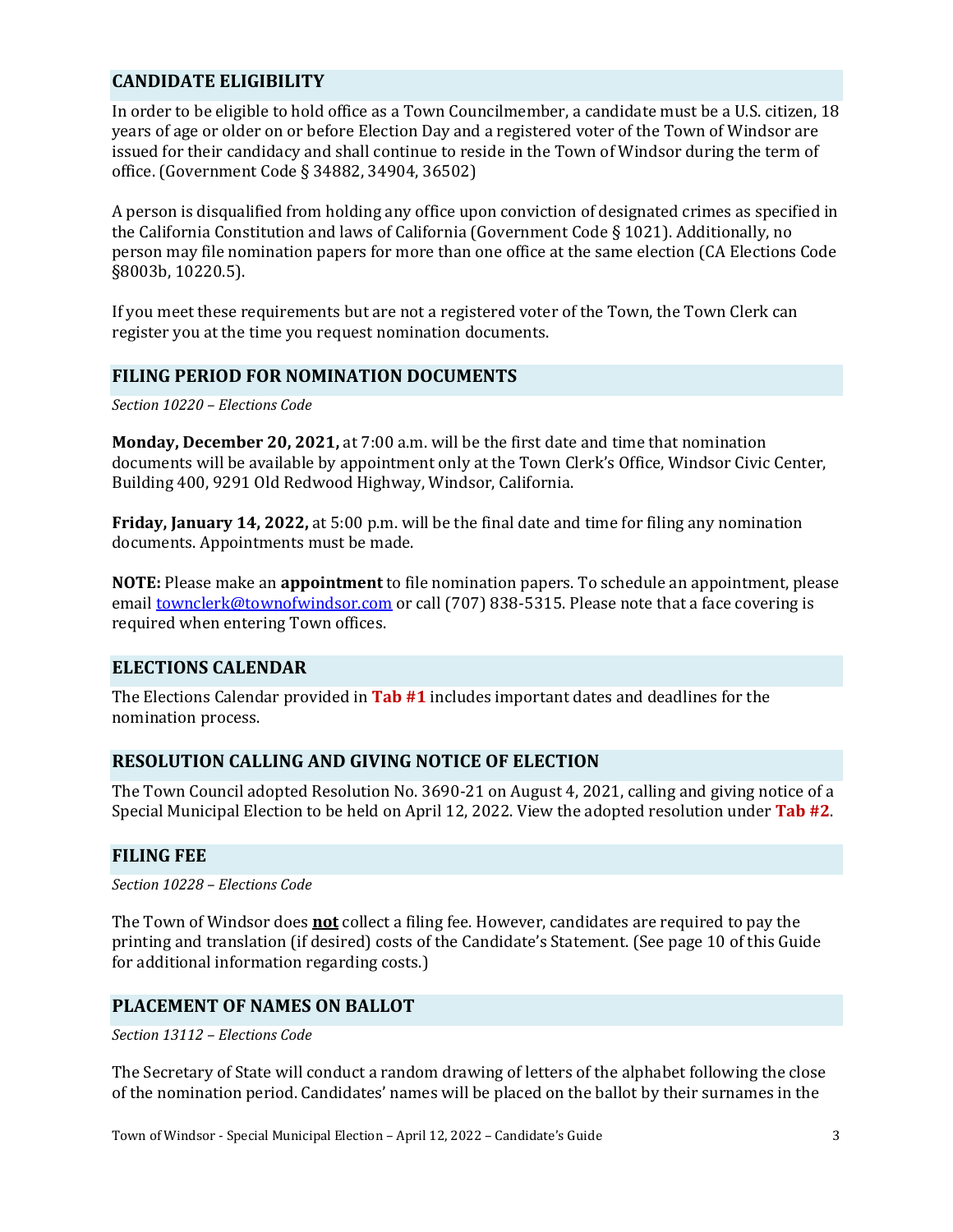order determined by this drawing. The Town Clerk will notify candidates of the results of the drawing.

#### **VOTER REGISTRATION DEADLINE**

*Section 2107 – Elections Code*

The regular voter registration deadline is Monday, March 28, 2022. After this date, a conditional (a.k.a. late) voter registration period will be held from March 28, 2022 through April 12, 2022. You can obtain voter registration forms at the Town Clerk's Office or register online at [https://registertovote.ca.gov.](https://registertovote.ca.gov/) 

### **LITERATURE/MASS MAILING REQUIREMENTS**

*Section 84305 – Government Code*

The Political Reform Act specifies that a candidate or committee that sends a mass mailing (200 or more substantially similar pieces of mail in a calendar month) must identify itself on the mailer (Government Code Section 84305). The Elections Code (Section 16) requires that Town Clerk's/Elections Officials provide a copy of Government Code Section 84305 to each candidate or the candidates agent at the time that a Nomination Paper is filed.

Additional information regarding mass mailings can be found in the Fair Political Practices Commission (FPPC) *Campaign Disclosure Manual 2* which is also included in this Candidate Information Guide (see FPPC Manual Tab).

The Registrar of Voters of Sonoma County (ROV) provides a fee schedule that states what information is available and the cost of that information. The telephone number for the Registrar of Voters is (707) 565-6818, or you can request by email at rov-materials@sonoma-county.org.

A copy of Section 84305 and ROV Fee Schedule can be viewed under **Tab #3**.

#### **ELECTIONEERING NEAR POLLING PLACE**

*Section 18370, 18371 – Elections Code*

No person, on Election Day, or at any time that a voter may be casting a ballot, shall, within 100 feet of a polling place or an elections official's office:

- a) Circulate an initiative, referendum, recall, or nomination petition or any other petition.
- b) Solicit a vote or speak to a voter on the subject of marking their ballot.
- c) Place a sign relating to voters' qualifications or speak to a voter on the subject of a candidate's qualifications except as provided in Section 14240.
- d) Do any electioneering.

As used in this section, "100 feet of a polling place or an elections official's office" means a distance 100 feet from the room or rooms in which voters are signing the roster and casting ballots.

Any person who violates any of the provisions of this section is guilty of a misdemeanor.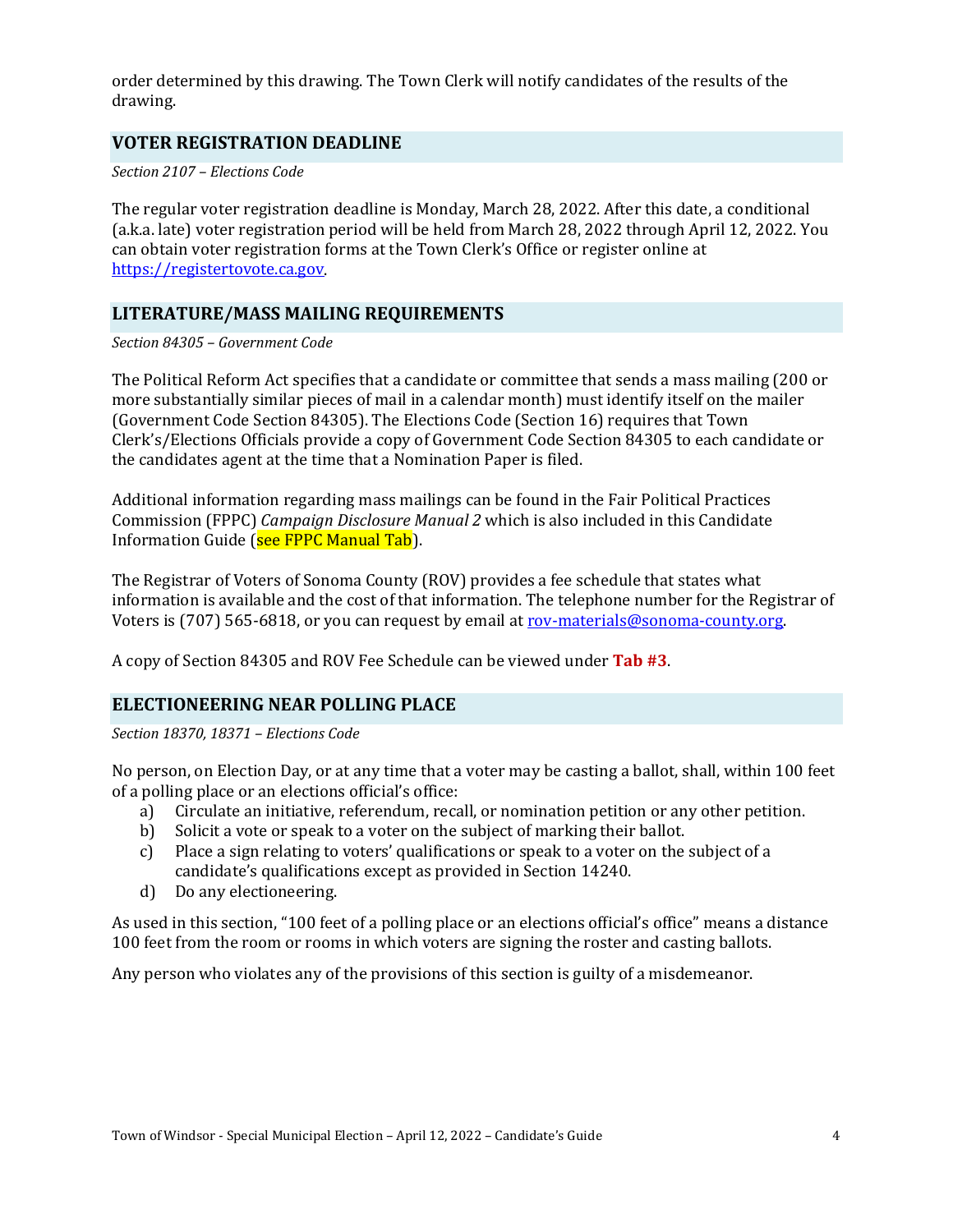#### **DISTRICT-BASED ELECTIONS**

The Town of Windsor continues its transition from at-large elections to district-based elections. Ordinance No. 2019-332 amended Title 1, Chapter 2 of the Town Code to establish a district-based election system of four districts and an At-large Mayor. Ordinance No. 2019-336 adjusted the boundaries to include an area located north of Arata Lane that was annexed into Town limits following adoption of Ordinance No. 2019-332. These ordinances and a larger District Map can be reviewed under **Tab #4**. All current at-large Councilmembers will continue to represent the Town at-large until their term ends. At the end of their terms, the Councilmembers may run for election in the district they reside in, or for the At-large Mayor seat, at the time they file their nomination papers.

The district-based election system started with the November 3, 2020 election and will be completed as follows:

#### **2020 ELECTION**

- The "At-large" Mayor seat was elected beginning with the November 3, 2020 General Municipal Election, and every two-years thereafter.
- A Town Councilmember seat was elected from Town Council District 3 at the November 3, 2020 General Municipal Election, and every four-years thereafter.

#### **2022 ELECTION**

- The two-year "At-large" Mayor seat will be up for election at the November 2022 election.
- Town Councilmember seats from Town Council Districts 1, 2, and 4 shall be elected at the November 2022 General Municipal Election, and every four-years thereafter.

For additional information on the Town's transition to district-based elections, please visit: [https://www.townofwindsor.com/1149/District-Election-Information.](https://www.townofwindsor.com/1149/District-Election-Information) The District Map is attached, for reference, to this guide.

#### **District Map:**

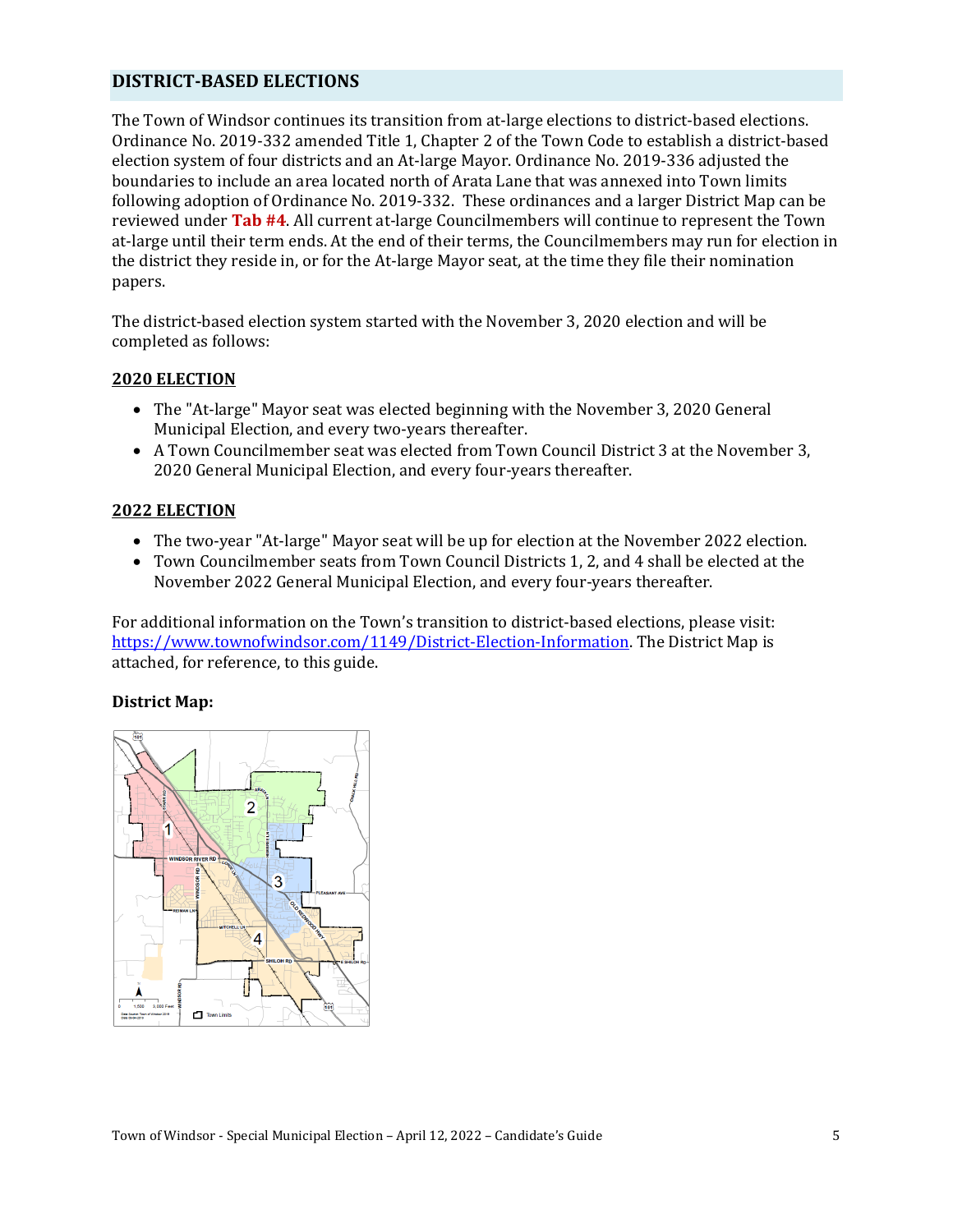## **OFFICIAL FILING REQUIREMENTS**

Below is a list of forms and documents that will be provided at the time the Official Nomination Forms are issued. The list indicates which forms are optional and which are required to be filed. All required forms and any optional forms you decide to file, must be submitted at the same time.

| <b>REQUIRED</b> | <b>OPTIONAL</b> | <b>FORM</b>                                                                               |
|-----------------|-----------------|-------------------------------------------------------------------------------------------|
|                 |                 | <b>Nomination Paper</b>                                                                   |
|                 |                 | <b>Declaration of Candidacy</b>                                                           |
|                 |                 | <b>Ballot Designation Worksheet</b>                                                       |
|                 |                 | <b>Candidate's Statement of Qualifications</b>                                            |
|                 |                 | <b>Candidate Biographical Information Form</b>                                            |
|                 |                 | <b>Code of Fair Campaign Practices</b>                                                    |
|                 |                 | <b>Campaign Disclosure Statement Declaration</b>                                          |
|                 |                 | <b>Form 700 Statement of Economic Interests</b>                                           |
|                 |                 | Form 501 Candidate Intention Statement (may have been<br>filed prior to filing paperwork) |

#### **OFFICIAL NOMINATION PAPER**

*Sections 10221 – 10222 – Elections Code*

The **Nomination Paper** (**Official Filing Form**) is **important** and should be handled **very** carefully. It is recommended that candidates file as far in advance as possible of the deadline so that any deficiency in the papers may be found and cleared in time to qualify.

The **first step** you should take in completing your Nomination Paper is to decide if you will personally be the circulator or if someone else will circulate it for you. Remember, whoever circulates the petition must personally witness each person's signature. Also, if you have someone else circulate the petition for you, they must be a registered voter in the Town of Windsor and must complete the "Declaration of Circulator" in the same way as registered. (If there is any doubt about the candidate's and/or circulator's registration, verification should be made with the **Registrar of Voters Office (707) 565-6800**, before proceeding). If you choose to personally be the circulator, *the "Affidavit of Circulator" portion must be completed in the presence of the Town Clerk or Deputy Town Clerk* at the time the candidate files their nomination paper. **Do not sign it prior to that time.** 

The **second step** is to obtain signatures. You will notice that the petition has 30 spaces for signatures. Although only 20 signatures are required, it is advisable to obtain 30. This will give you 10 extra signatures in case some of the first 20 signatures do not qualify. *Signatures qualify if they are registered voters of the Town of Windsor.* Signatures and the residence address must match the information on the voter's registration card or affidavit on file at the Sonoma County Registrar of Voters Office. Please do not use ditto marks. *The signatures have to be verified by the Registrar of Voters and if a name or address is not legible, verification may not be possible.*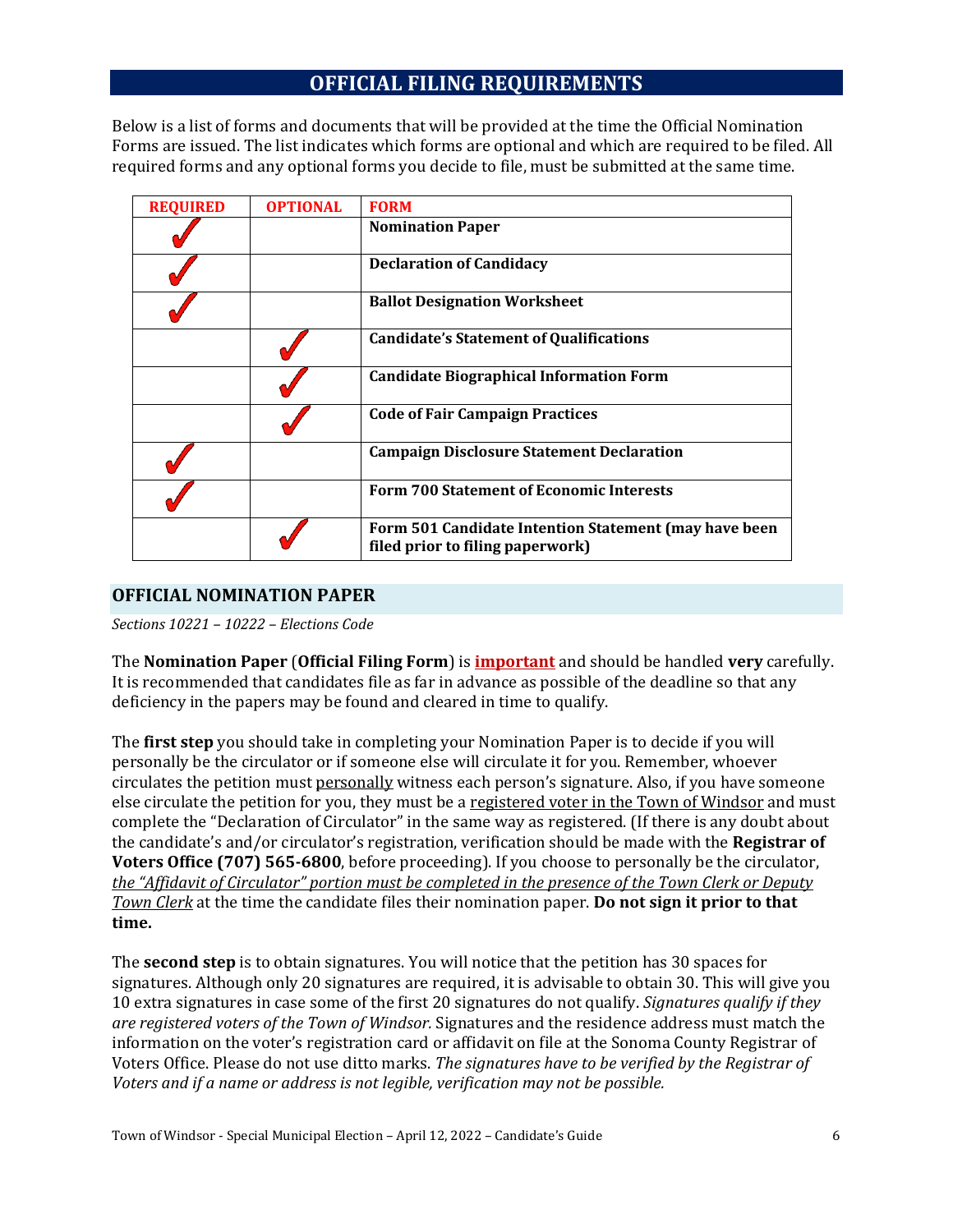#### **Signatures; Verifications; Residence Address**

*Section 105 – Elections Code*

For purposes of verifying signatures on any Nomination Paper, the Elections Official shall determine that the residence address on the petition is the same as the residence address on the affidavit of registration. If the addresses are different, the affected signature shall not be counted as valid. All signatures must be an original wet signature.

Refer to **Tab #5** for a Sample of the Nomination Paper.

(See next section for completing last page of Nomination Paper.)

#### **DECLARATION OF CANDIDACY**

#### **AFFIDAVIT OF NOMINEE AND OATH OF AFFIRMATION OF ALLEGIANCE**

*Section 10223 – Elections Code*

This section is contained on the back of the Nomination Paper. It includes a declaration stating that the candidate will accept the nomination and the office in the event of election, and an oath or affirmation of allegiance. In addition, the candidate must state their ballot designation. (Please see guidelines relating to ballot designations below.) The **declaration** and **oath or affirmation of allegiance MUST BE SIGNED IN THE PRESENCE OF THE TOWN CLERK OR DEPUTY TOWN CLERK AT THE TIME YOU FILE YOUR NOMINATION DOCUMENTS. DO NOT SIGN IT PRIOR TO THAT TIME.**

Refer to **Tab #6** for a Sample of this Section.

#### **BALLOT DESIGNATION WORKSHEET**

*Section 13107 – Elections Code*

The **Ballot Designation Worksheet** must be completed, or it will not be accepted, and you will not be entitled to a ballot designation. This worksheet corresponds with the Affidavit of the Nominee on the Declaration of Candidacy. The Town Clerk/Deputy Town Clerk, as the Elections Official, follows the Secretary of State Ballot Designation Regulations set forth in the California Administrative Code, Chapter 7 (commencing with section 20710) and Elections Code 13107. In the event the candidate fails to file a Ballot Designation Worksheet, no designation shall appear under the candidate's name on the ballot.

#### **Ballot Designations**

Immediately under the name of each candidate on the ballot, and separated from the name by any line, may appear, at the option of the candidate, only one of the following designations:

- 1) Words designating the elective city, county, district, state, or federal office which the candidate holds at the time of filing the nomination documents to which the candidate was elected by vote of the people.
- 2) The word "incumbent" may be used if the candidate is a candidate for the same office held at the time of filing the nomination papers and was elected to that office by a vote of the people.
- 3) No more than three words designating either the current principal profession(s), vocation(s), or occupation(s) of the candidate or the principal profession(s), vocation(s) or occupation(s) during the calendar year immediately preceding the filing of nomination documents.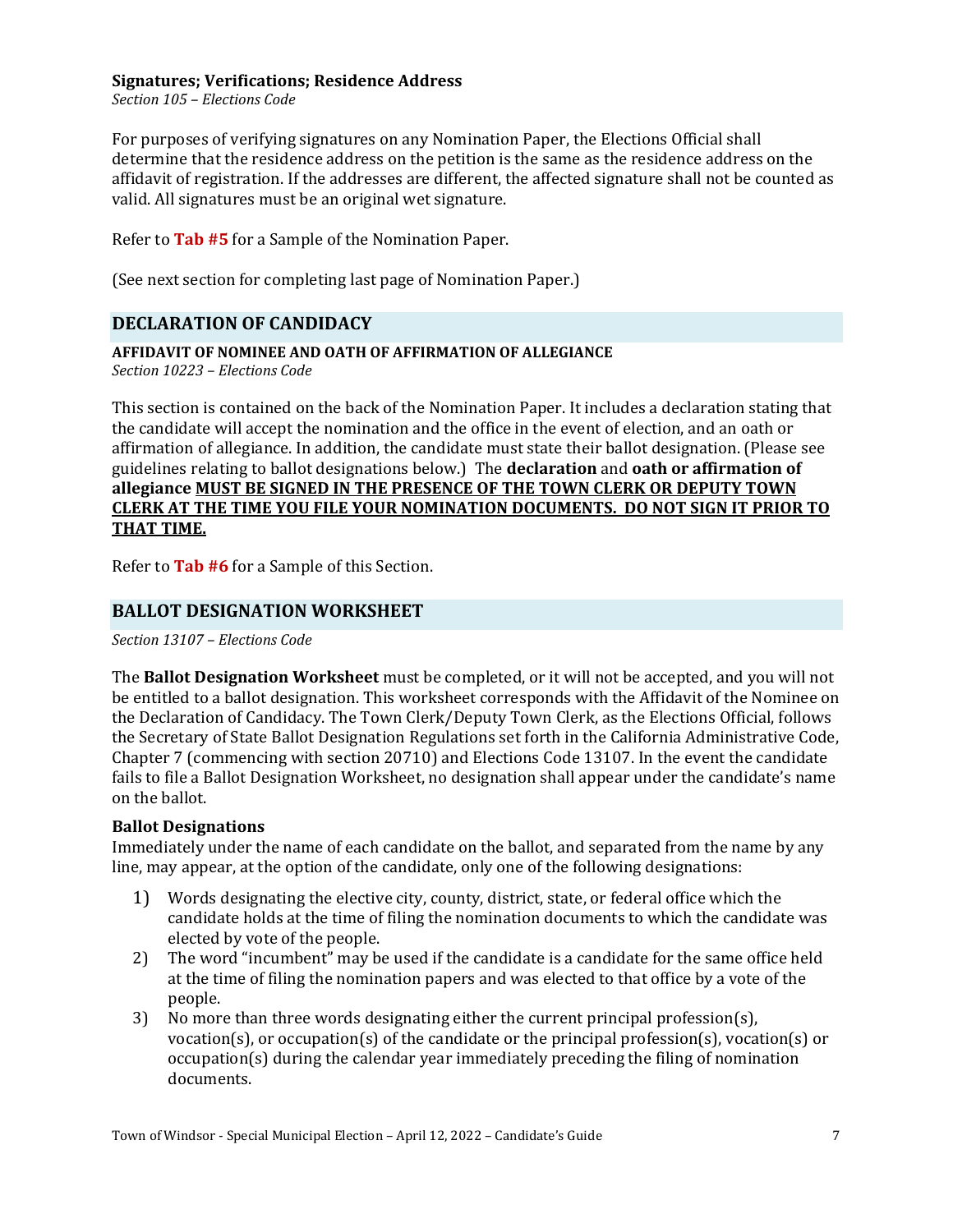- 4) More than one occupation may be designated. Voluntary positions may be acceptable as occupational designations if performed on a regular basis.
- 5) If a candidate desires no occupation to appear on the ballot, the candidate must enter the word "none" in the appropriate space on the Affidavit of Nominee.
- 6) An occupational designation may not be changed after the deadline for filing nomination papers except as specifically requested by the Town Clerk.

#### **Unacceptable Ballot Designations**

No Election Official shall accept a Ballot Designation which:

- 1) Misleads the voter.
- 2) Suggests an evaluation of a candidate, such as outstanding, leading, expert, virtuous, or eminent.
- 3) Abbreviates the word "retired" or places it following any word which it modifies.
- 4) Uses a word or prefix, such as "former" or "ex," which means a prior status. The only exception is the use of the word "retired".
- 5) Uses the name of any political party, whether or not it has qualified for the ballot.
- 6) Uses a word(s) referring to a racial, religious, or ethnic group.<br>  $7$  Refers to any activity that is prohibited by law.
- Refers to any activity that is prohibited by law.

If, upon checking the nomination documents and the ballot designation worksheet, the elections official finds the *designation to be in violation* of any of the restrictions set forth in this section, the elections official shall notify the candidate by registered or certified mail return receipt requested. *The candidate shall, within three (3) days, excluding Saturday, Sunday, and state holidays, from the date the notice is received by registered or certified mail, or from the date the candidate receives actual notice of the violation, whichever occurs first, appear before the elections official and provide a designation that complies with this section.*

In the event the candidate fails to provide an alternate designation, within the three-day period specified, a designation shall not appear after the candidate's name.

No designation given by a candidate shall be changed by the candidate after the final date for filing Nomination Papers except as specifically requested by the election official under circumstances heretofore set forth.

Refer to **Tab #7** for Sample Form.

#### **CANDIDATE'S STATEMENT OF QUALIFICATIONS**

#### *Section 13307 – Elections Code*

Each candidate may file a **Candidate's Statement of Qualifications** of no more than 200 words. The Statement will be printed in the Voter's Pamphlet and distributed to all registered voters with the sample ballot prior to the election. Statements must be filed at the same time the Nomination Paper is filed. **This Statement may be withdrawn, but not changed,** on or before 5:00 p.m. on the next working day after the close of the nomination period. The Statement may include the name, age, and occupation of the candidate and a description of the candidate's education and qualifications. You are requested to type your statement on a sheet of paper.

## **FORMAT OF STATEMENTS OF QUALIFICATIONS**

State law requires that each statement be printed in uniform type (size and darkness), with uniform spacing. All statements should be typewritten in upper and lower case, with paragraphs clearly indicated. Your name, age and occupation are not included in the word count. If you leave your age

Town of Windsor - Special Municipal Election – April 12, 2022 – Candidate's Guide 8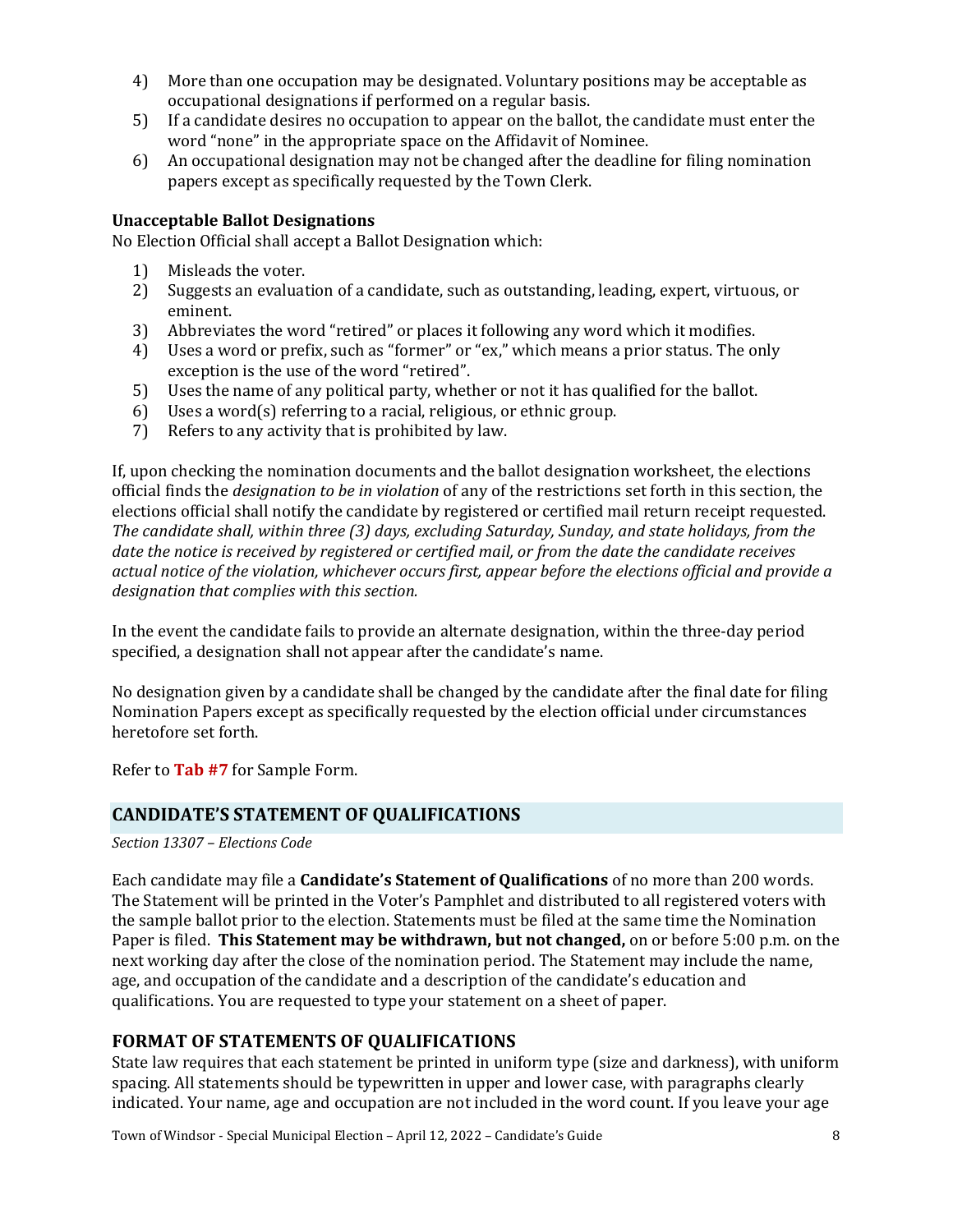or occupation blank, it will not be printed (we will not contact you to determine whether this was intentional). Your occupation is not subject to the same restrictions that apply to your ballot designation; however, reason must apply and occupations exceeding one line will be shortened. Statements are printed in BLOCK PARAGRAPH STYLE with spacing between paragraphs (no indentations). Words in all capitals, indentations, italics, underlines, stars, dots, etc., are prohibited. Lists and enumerations will be wrapped as a single paragraph. Multiple single sentence paragraphs that do not fit in the space allotted will be wrapped.

**Please Proofread Your Statement. This office will not be responsible for the accurate printing of any re-formatted statement or handwritten statement, nor will it correct any misspellings or errors in grammar or punctuation.** The Town accepts statements that are typewritten (or computer generated) and attached to our form. However, it is extremely important that all pertinent information be included. We will not attempt to clarify information that is missing and/or unclear due to the attachment of your own form.

#### **WORD COUNT STANDARDS**

*Section 9 – Elections Code*

- 1) The name and official title at the top of the form are not counted. Only the text of the Statement of Qualifications is counted.
- 2) Punctuation is not counted.
- 3) Each word shall be counted as one word except as specified in the following information.
- 4) All geographical names shall be counted as one word (i.e., "Town of Windsor" or "County of Sonoma" shall be counted as one word).
- 5) Each abbreviation for a word, phrase, or expression shall be counted as one word (i.e., A.D.A.).
- 6) Hyphenated words that appear in any generally available dictionary shall be counted as one word. Each part of all other hyphenated words shall be counted as a separate word.
- 7) Dates consisting of a combination of words and digits shall be counted as two words (i.e., July 18, 2021). Dates consisting of only digits shall be counted as one word (i.e., 7/18/21). Digital numbers shall be counted as one word (i.e., 100). Numbers that are written out are counted as one word each (i.e., "one" shall be counted as one word and "one hundred" shall be counted as two words).

Е

- 8) Telephone numbers shall be counted as one word.
- 9) Internet web site addresses shall be counted as one word.

*This is a sample of a Candidate's Statement of qualifications, as it will appear in the Voter's Information Pamphlet.* 

*The word count begins after the heading "Occupation."*

| WASHINGTON UNIFIED SCHOOL DISTRICT                                                                                                                                                                                                                                                                  |
|-----------------------------------------------------------------------------------------------------------------------------------------------------------------------------------------------------------------------------------------------------------------------------------------------------|
| ELITA P. SNODGRASS<br>Age: 32<br>Occupation: Businesswoman                                                                                                                                                                                                                                          |
| I am running for the governing board of the Washington Unified School District<br>because I feel I can bring a balance to the board. I attended local schools,<br>graduating from Washington High School in 1985. I am married and currently have<br>two children attending school in the district. |
| I own and operate my own business, so I am well aware of the need to operate<br>within a budget. With proper distribution of resources and educational materials I<br>am convinced we can offer quality education to all students within the district.                                              |
| I have been active in the P.T.A., served on the Save Our Youth committee, and am<br>an active member of the All-Faith Church. I have served as Boy Scout Den Mother<br>and Girl Scout Leader for the past 3 years. I also serve as a volunteer at the<br>Community Recycling Center as time allows. |
| I am looking forward to serving you on the Washington Unified School District<br>Governing Board.                                                                                                                                                                                                   |
| Thank you for your vote.                                                                                                                                                                                                                                                                            |
|                                                                                                                                                                                                                                                                                                     |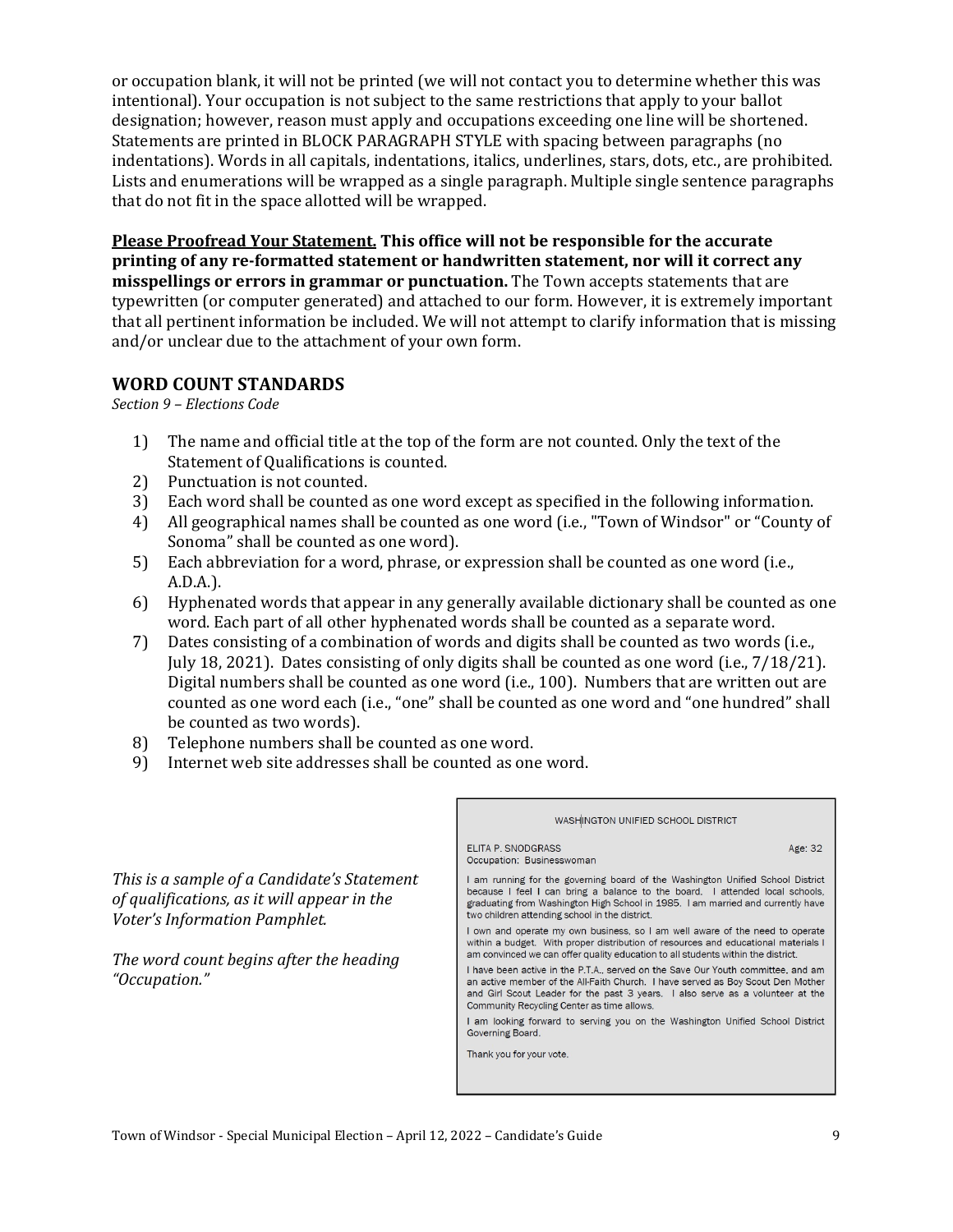## **COSTS OF STATEMENTS OF QUALIFICATIONS**

The cost for printing and handling the Statement in English or English and Spanish is the responsibility of the candidate per Council Resolution No. 3691-21. The **estimated** cost for printing and distributing a Candidate's Statement in English is \$238.00\*. If the candidate chooses to have the Statement printed and distributed in both English and Spanish, the **estimated** cost is \$576.00\*. Payment is required at the time the Statement is filed.

*\*This is an estimate of the actual cost for the candidate's statement printed in the Sample Ballot and Voter Information Pamphlet. This estimate is an approximation of the actual cost that varies from one election to another election and may be significantly more or less than the estimate, depending on the actual number of candidates filing statements and the layout of the Sample Ballot and Voter Information Pamphlet. The Town is not bound by the estimate and may bill the candidate for additional actual expenses or refund any excess paid depending on the final actual cost. If the candidate lacks sufficient funds to pay the cost, the candidate may sign a declaration provided by the Town Clerk to that effect and the statement will be printed and distributed. The candidate will then be billed the actual costs when they are ascertained.*

## **CONFIDENTIALITY OF STATEMENTS**

Elections Code Section 13311 makes the Candidate's Statement confidential until the close of nominations. The purpose of confidentiality is to prevent candidates from writing what amounts to a rebuttal. The Town Clerk will not release the statement to the media until the expiration of the filing deadline.

Refer to **Tab #8** for important additional information to be used in completing your Candidate Statement, including: Blank Candidate's Statement of Qualifications, Requirements for Preparing Candidate's Statement of Qualifications, and Resolution No. 3691-21 Adopting Regulations Pertaining to Candidate's Statements.

## **CODE OF FAIR CAMPAIGN PRACTICES**

*Section 20440 – Elections Code*

Enclosed in this candidate's packet, **Tab #9**, is a copy of the Code of Fair Campaign Practices. In endorsing this Code, you pledge to conduct your campaign in a fair and honest manner. Endorsement of the Code is voluntary and is not a requirement. If you choose to sign the Code, it will be on file in the Town Clerk's Office for public inspection.

## **CANDIDATE BIOGRAPHICAL INFORMATION FORM**

This optional form is to be completed at the candidate's discretion and will be kept on file in the Town Clerk's Office. The information will be provided to the public and/or news media upon request.

## **FILING OF NOMINATION PAPER**

*Section 10224 – Elections Code*

Once all signatures have been obtained, the candidate must file the Nomination Paper with the Town Clerk/Deputy Town Clerk. Please note that all election papers (Nomination Paper, Ballot Designation Worksheet, Declaration of Candidacy, Candidate's Statement of Qualifications, and Statement of Economic Interests [Form 700], etc.) must be filed at the same time. Please refer to the Checklist for Filing **(Included in the white "FORMS" envelope)**.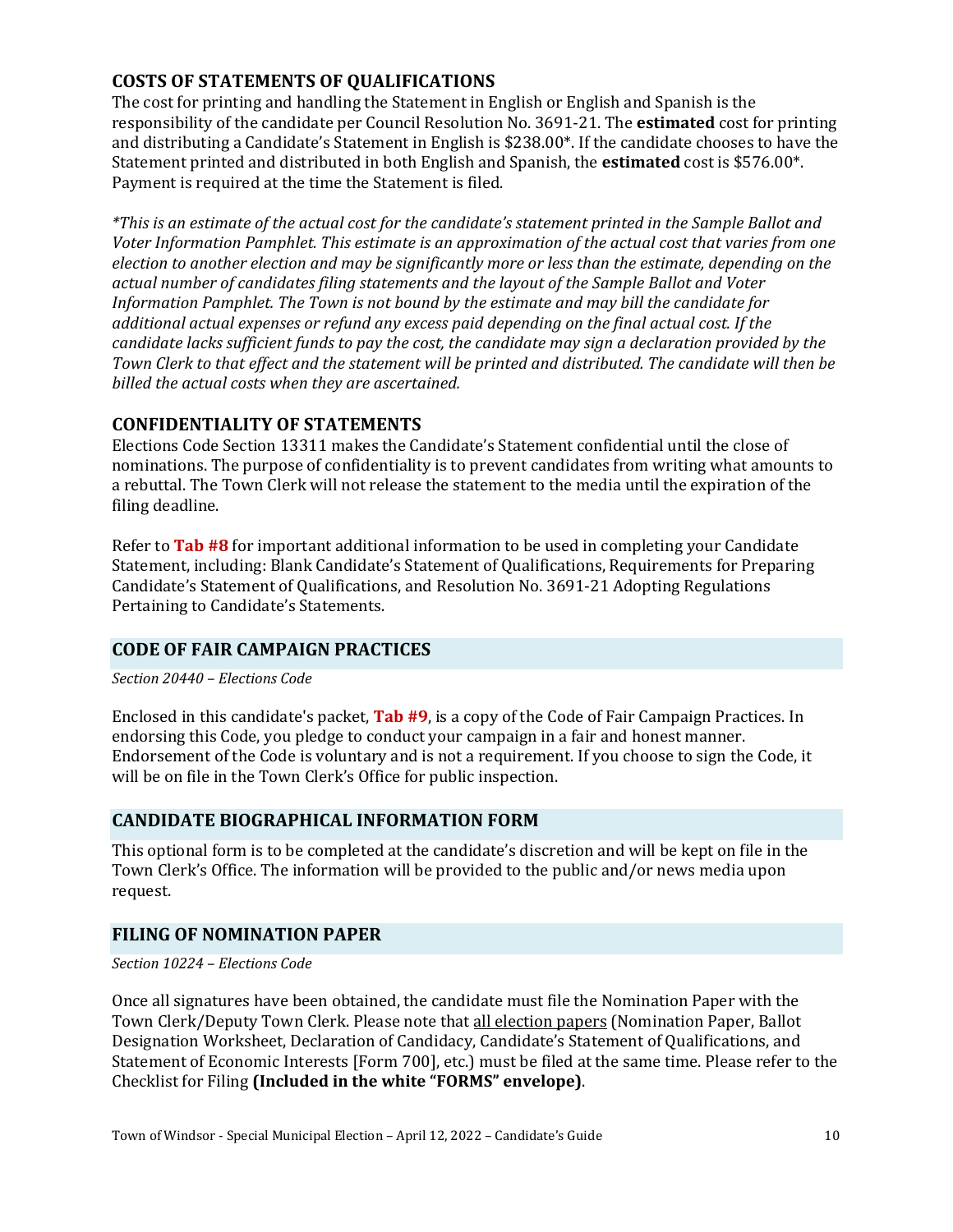**Appointments are required to file Nomination Papers.** Please contact the Town Clerk's Office at (707) 838-5315 or via email at *townclerk@townofwindsor.com* to schedule an appointment. Appointments can be scheduled during regular business hours, 7:00 a.m. to 6:00 p.m., Monday through Thursday. The Town Clerk's Office will also be available for appointments on the last day of the nomination period from 8:00 a.m. to 5:00 p.m. on Friday, January 14, 2022. Please note, the Town of Windsor will be closed the week of December 20, 2021 (December 20 – 23, 2021).

## **FPPC FILING REQUIREMENTS**

### **FAIR POLITICAL PRACTICES COMMISSION (FPPC)**

The Fair Political Practices Commission (FPPC) is a five-member independent, non-partisan commission that has primary responsibility for the impartial and effective administration of the Political Reform Act. The FPPC mandates the filing requirements for candidates.

Appropriate informational manuals, addendums, and forms will be provided to each candidate. Copies of the Political Reform Act, manuals, additional forms, and other helpful information may be obtained by contacting the FPPC. The FPPC website will also connect you with valuable tools, the Clerk's Office recommends you become familiar with its resources.

#### **General Information:**

1-916-322-5660 <http://www.fppc.ca.gov/>

#### **FPPC Toll-Free**

1-866-ASK-FPPC (1-866-275-3772) Monday – Thursday 9 a.m. to 11:30 a.m. [advice@fppc.ca.gov](mailto:advice@fppc.ca.gov) 

#### **Gift Tracking Mobile Application**

The FPPC has created and launched a gift tracking app for mobile devices. The app helps filers track gifts they receive in a calendar year and provides a quick and easy way to upload the information to the Form 700. The data is not collected electronically; it is fully stored on the phone.

#### *Please note: Once filed, all of the following statements/forms become public records.*

#### **FILING SCHEDULE FOR LOCAL OFFICE**

The filing schedule provides deadlines, period covered, the form to use, and notes regarding filing requirements.

**It is your responsibility to become familiar with the filing requirements and request forms from this office as you need them. You will be fined by this office and/or the FPPC if filing deadlines are not met.** 

Refer to **TAB A** for more information.

## **FAQs: CAMPAIGN ACTIVITY AND FAST FACTS**

The FAQs are selected from questions people frequently ask the FPPC about campaign-related activities. Also included are some Fast Facts from the FPPC on how to get started for candidates spending \$2,000 or more.

Refer to **TAB B** for more information.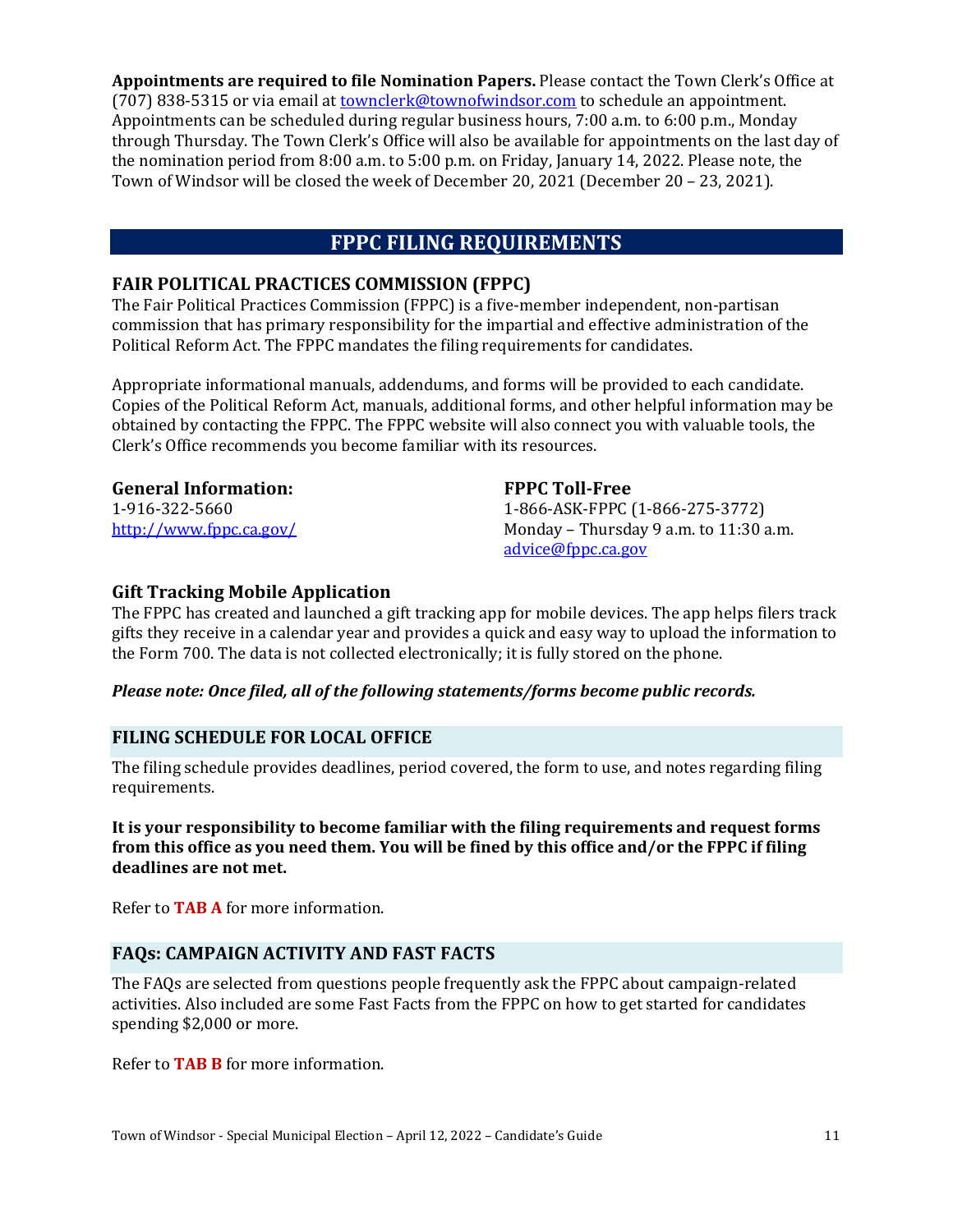## **STATEMENT OF ECONOMIC INTERESTS (FORM 700)**

Each candidate is required to file a **Statement of Economic Interests** form (Form 700) with the Town Clerk and should be filed at the time the Nomination Paper is filed. The form is then forwarded to the FPPC in accordance with the Political Reform Act of 1974.

Please carefully read the manuals and forms that you are provided. Candidates for office need to only disclose investments and interests in real property held on the date at which time this form is completed/filed. If you need assistance with the form, you may contact the FPPC at 1-866-275- 3772 \*2.

Refer to **TAB C** for more information.

## **CAMPAIGN STATEMENTS**

## **CANDIDATE INTENTION STATEMENT (FORM 501)**

This form is required for all candidates, including incumbents, who intend to raise or spend campaign funds must file a Form 501 before soliciting or receiving any contributions (including loans) or making expenditures from personal funds. **It must be filed with the Town Clerk.** Please refer to the Campaign Disclosure Manual 2 for instructions of completing the form.

Refer to **Tab D** for more information.

## **STATEMENT OF ORGANIZATION/RECIPIENT COMMITTEE (FORM 410)**

This form is required for all candidates and "recipient committees" who have received contributions of \$250 (Town of Windsor Code 1-7-040) or more. The original and one copy of this form must be filed with the Secretary of State's Office within 10 days of receiving \$250 in contributions. Include a payment of \$50 made payable to the Secretary of State when filing this form. One copy must also be filed with the Town Clerk at the same time.

The Secretary of State will issue an identification number to the committee. The identification number is to be included on all campaign disclosure forms. If any of the information on a Statement of Organization changes, the committee must file an amendment to the Statement within 10 days of the change. Please refer to the *Campaign Disclosure Manual 2* for instructions on completing the form.

There are special requirements for committees which qualify (i.e. receive \$250) during the 90 days prior to the election in which the committee would otherwise be required to file pre-election statements and for committees, which must amend certain information contained on a Statement of Organization during the 90 days before an election.

Refer to **Tab E** for more information.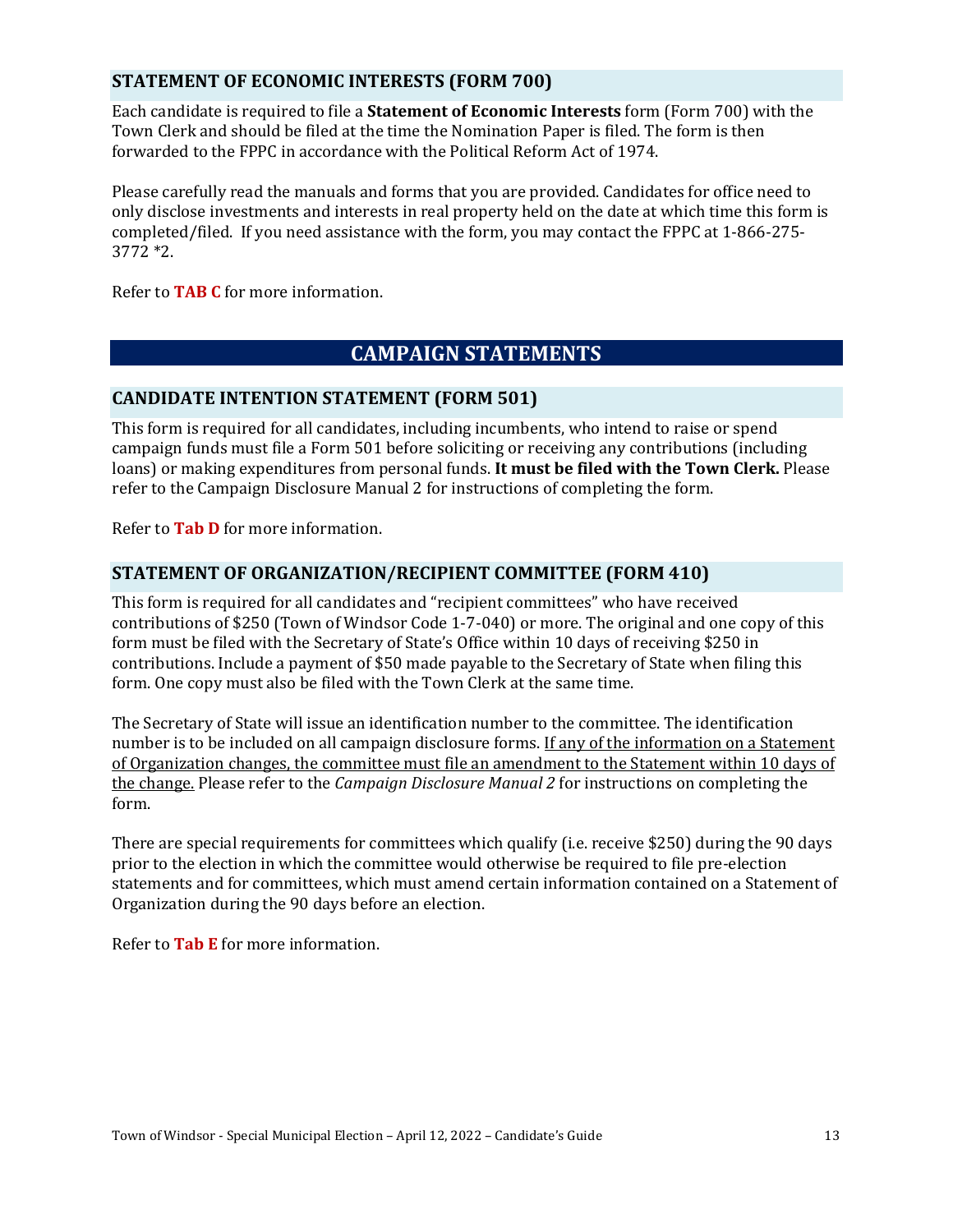#### **RECIPIENT COMMITTEE CAMPAIGN STATEMENT (FORM 460)**

#### *Who files:*

- Candidates, Officeholders and their Controlled Committees who will spend or raise \$250 or more (Windsor Code 1-7-040)
- Primarily formed Ballot Measure Committees
- Primarily formed Candidate/Officeholder Committees
- General Purpose Committees

#### *When to file:*

Refer to Tab A for filing schedule for Local Office.

#### *Where to file:*

All campaign statements are filed with the Town Clerk.

#### **\*\* Penalties may be imposed on late filings.**

Refer to **Tab F** for more information.

#### **OFFICEHOLDER AND CANDIDATE CAMPAIGN STATEMENT – SHORT FORM AND FORM 470 SUPPLEMENT (FORM 470/470 SUPPLEMENT)**

#### *Who files:*

Candidates who do **not**:

- Have a controlled committee
- Anticipate receiving contributions totaling \$250 or more in a calendar year
- Anticipate spending \$250 or more in a calendar year

After filing a Form 470, if the candidate raises/spends \$250 or more in the calendar year then the candidate must refer to Campaign Disclosure Manual 2, Chapter 4, for additional required filings.

#### *When to file:*

Candidates should file at the same time as the Nomination Papers are filed, or as a first preelection statement in connection with an election, covering the year of the election, is due.

#### *Where to file:*

All campaign statements are filed with the Town Clerk **(original and one copy)**.

Refer to **Tab G** for more information.

#### **24-HOUR CONTRIBUTION REPORT (FORM 497)**

Form 497, 24-hour Contribution Report, provides immediate reporting of contribution received or made near or on the election date. The Form must be filed if a committee receives or makes contributions total in the aggregate of \$250 or more. A late contribution includes contributions or loans from a candidate to their campaign committee during the late contribution period.

The Form 497 must be filed by email, fax, guaranteed overnight delivery service, or personal delivery. **Regular mail may not be used**. The Form must be filed **within 24-hours** at the Town Clerk's Office, located at 9291 Old Redwood Highway, Building 400, Windsor, by emailing [townclerk@townofwindsor.com,](mailto:townclerk@townofwindsor.com) or by faxing: (707) 838-7349. Reports due on a weekend or state holiday, other than the weekend before the election, are extended to the next business day.

Please see the *Campaign Disclosure Manual 2*, Chapter 10 and refer to **Tab H** for more information.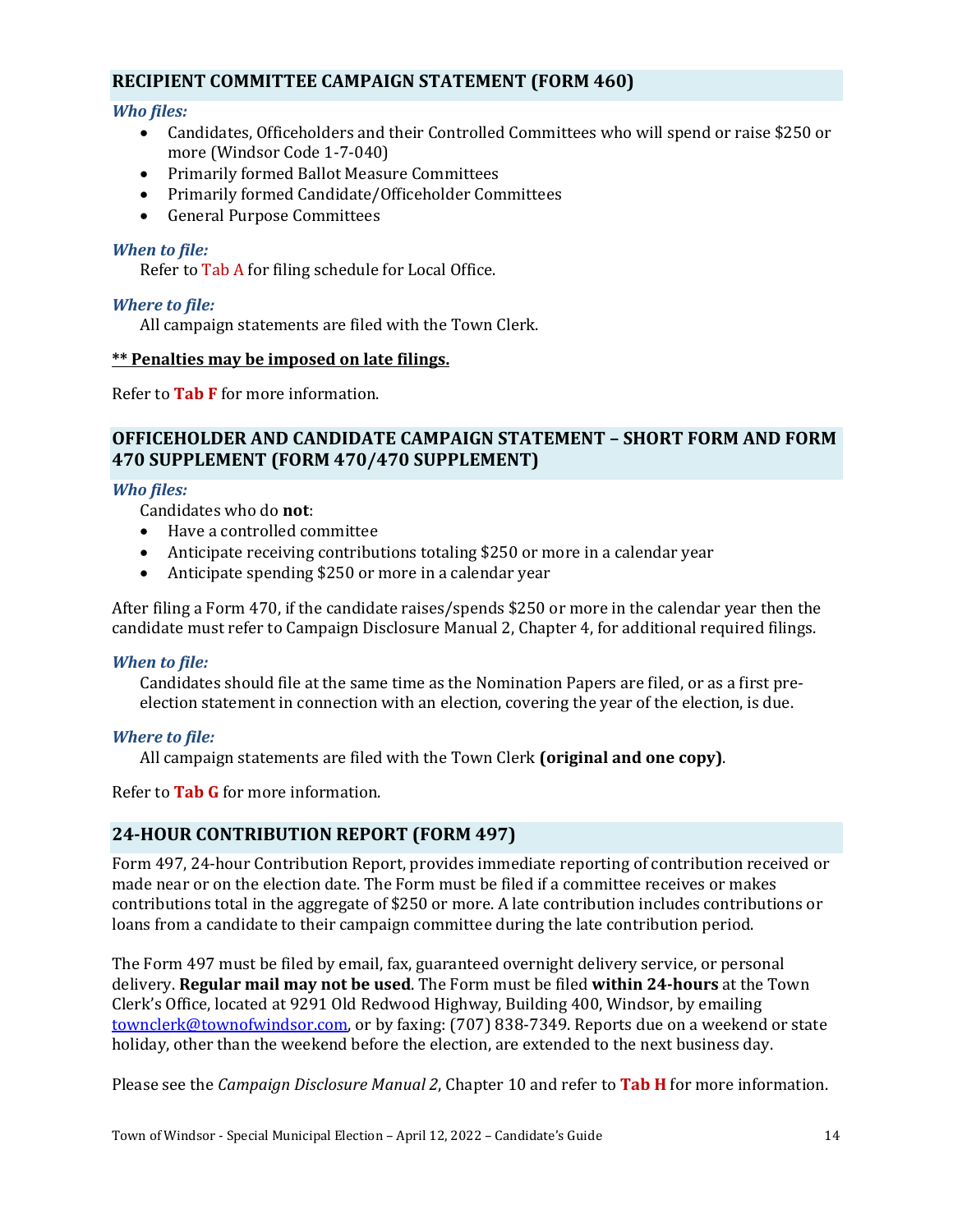## **TOWN OF WINDSOR CAMPAIGN DISCLOSURE REQUIREMENTS**

Please refer to Chapter 7, Campaign Disclosure Requirements, of the Code of the Town of Windsor for additional political campaign reporting requirements enacted by the Town of Windsor. A copy of this chapter is included under **Tab #10** (Ordinance No. 98-106).

#### **STATE CAMPAIGN CONTRIBUTION LIMIT EFFECTIVE JANUARY 1, 2021**

Effective January 1, 2021, the State's contribution limit for 2021-2022 is \$4,900 per contribution per election. Since the Town of Windsor did not implement its own contribution limits, the Town is subject to the State's current limits and their enforcement. Therefore, a person cannot contribute, and a candidate for elective Town office may not accept, a contribution totaling more than the limit set forth for candidates for statewide elective office (State Senate and Assembly) as per Government Code Section 85301(d) (as amended). The limit is \$4,900 per contribution per election for 2021-2022 and will be adjusted by the FPPC every two years.

#### **CAMPAIGN DISCLOSURE MANUAL 2**

This manual provides detailed information to assist both the candidate and his/her treasurer.

#### Refer to **FPPC Manual Tab**.

#### *Campaign forms are available in the Town Clerk's office upon request. We urge all Candidates and their Treasurers to read the information manual and guidelines accompanying all forms.*

#### **FUTURE FILINGS**

Future filings will depend on your success in this election and whether you retain your committee status.

## **CAMPAIGN SIGNS**

#### **TEMPORARY OFF-SITE SIGNS**

*Town of Windsor Zoning Ordinance No. 2009-256*

Political signed are a traditional means of expressing a candidate's philosophy or position. As a candidate for Town Council, your interest in reducing litter and preventing aesthetic blight is appreciated. The Town's Zoning Ordinance regulates political signs to prevent any undue concentration of signs and clutter throughout the Town and avoid an embarrassing situation from occurring to you or members of your campaign staff.

Temporary off-site signs are subject to the following standards. The candidate, campaign manager, or sponsor shall contact the Community Development Department at 707-838-1021, to determine the applicable sign regulations prior to placing any temporary off-site signs.

- a. Each permittee shall pay the fee required by the Town for a Sign Permit prior to the placement of any temporary sign.
- b. In residential districts, no more than 32 square feet of total signage area is permitted, counting only a single side of any two-sided sign toward the signage area. Sign height shall not exceed four feet above the ground.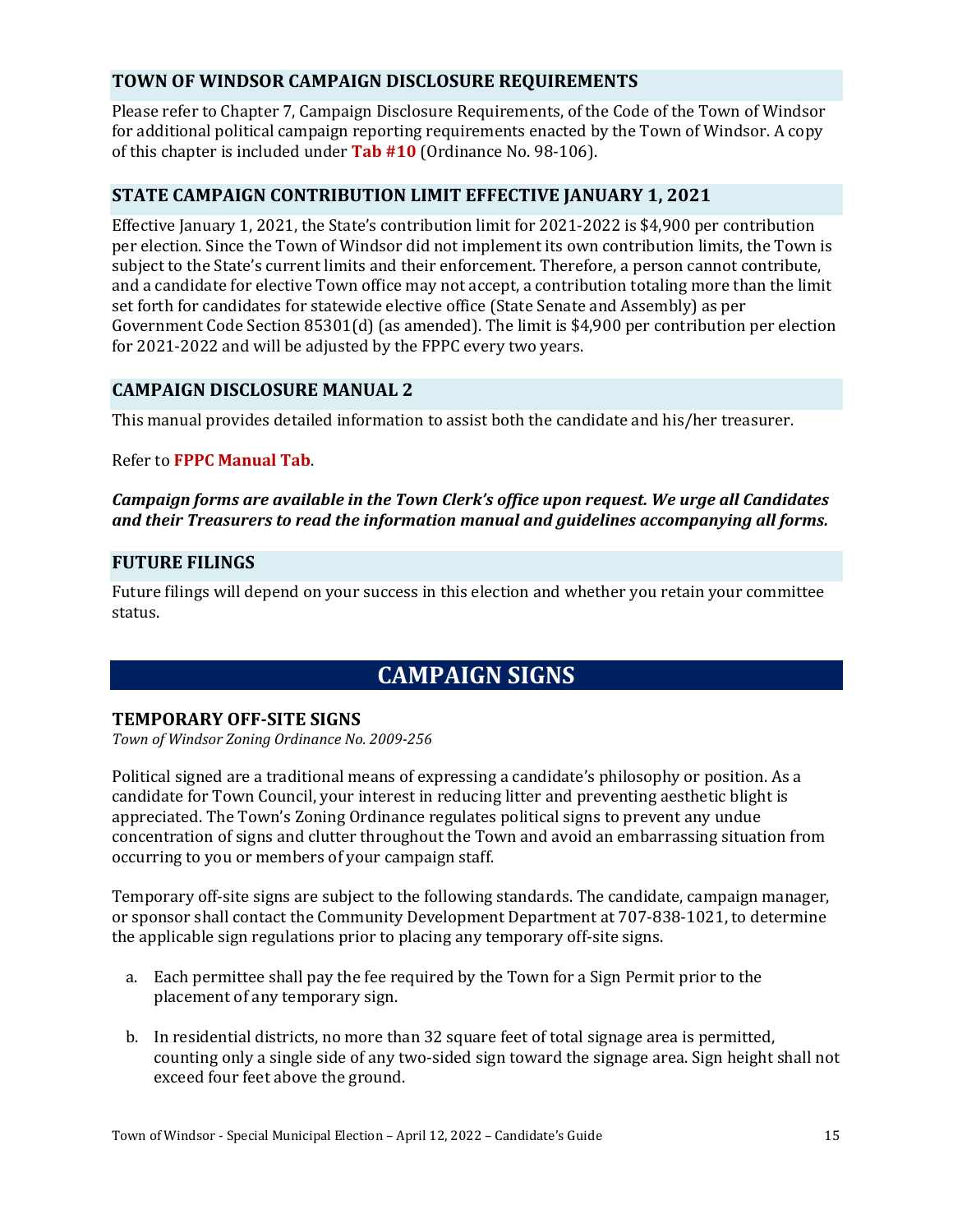- c. In all other zoning districts, no more than 64 square feet of total signage area is permitted, counting only a single side of any two-sided sign toward the signage area. No sign shall exceed six feet in height above the ground.
- d. No sign shall be erected more than 45 days. (First day the sign can go up is Sunday, September 19, 2021).
- e. No sign shall be displayed without the consent of the legal owner of the property and/or person holding present right to possess and control property ("owner"). Each permittee shall obtain permission from the "owner", prior to placing a sign on the property. The permittee may, upon request, be required to provide the Town with a copy of written permission from the "owner". In the event a permittee is unable to provide written permission to post signs, the signs shall be immediately removed, or the Town may impose a penalty on the permittee sufficient to cover the costs of removal.
- f. The maintenance and removal of the signs are the responsibility of the permittee. All signs shall be removed entirely within the allotted time on the permit. In the event that all signs are not properly removed within the allotted time, the Town may impose a penalty on the permittee sufficient to cover the costs of removal.
- g. No portion of a sign shall be located within five feet of road, street, or common driveway and no sign may obstruct vision on the public right-of-way or at any other location where, by reason of the sign's position, shape or color it interferes or may be confused with any authorized traffic sign, signal or device. Signs erected on public property and/or in the public right-of-way, may be abated by the Town without notice.
- h. Signs shall not be erected above the height limitations of Section 9, on/or attached to a pole, or suspended without support from the ground (i.e. from a crane, or similar device). With the exception of magnetic signs attached to the doors, no signs shall be mounted on a vehicle or similar object.
- i. The height of a sign shall be measured from the existing grade to the top of the sign and shall not exceed 4' in height in a residential zone nor 6' in height in a non-residential zone.
- j. If the Town Manager determines that any sign has been posted in violation of these conditions, but not in such a manner that poses an immediate safety hazard, the Town Manager will notify the permittee by phone and in writing of the violation. The permittee will then have two working days to correct the violation. Any major violation, as determined by the Town Manager, to the provisions herein shall result in the immediate and summary abatement by the Town. The permittee shall be liable to the Town for any and all removal and abatement costs.
- k. The permit shall be subject to revocation upon failure to comply with the above conditions.

#### *Please call the Community Development Department at 838-1021 for additional information regarding the Town's Temporary Off-Site sign code and permit requirements.*

*Staff Contact:* Sheila Wolski, Planner I 707-838-5337 Direct [swolski@townofwindsor.com](mailto:swolski@townofwindsor.com)